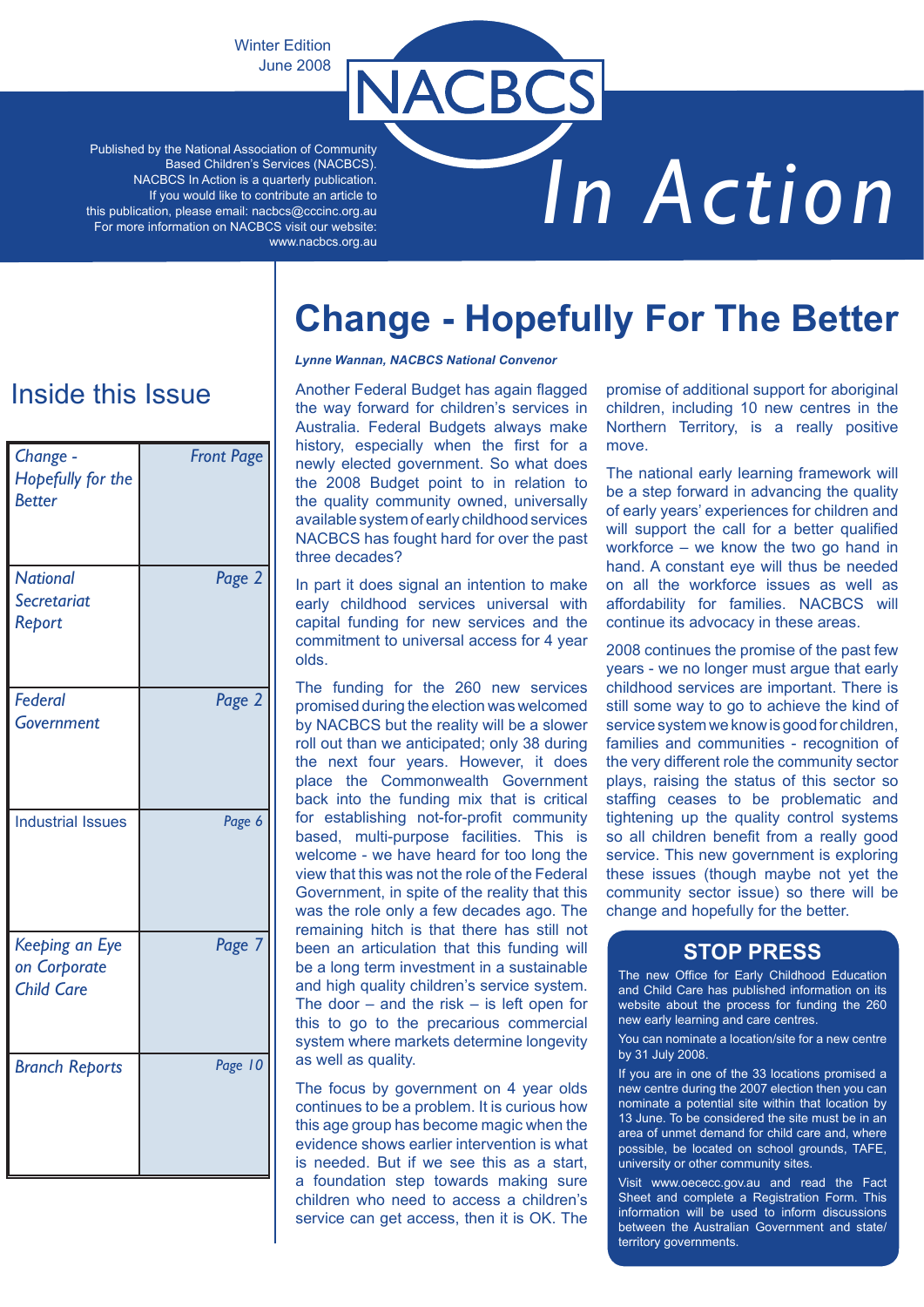

# **National Secretariat Report**

#### *Barbara Romeril, National Secretary*

NACBCS was delighted to see the new Prime Minister taking an excellent idea to his strategic 2020 summit for a universal system of child and family hubs – sounds a lot like the vision that the community children's services sector has been championing. What a nice change to have a PM leading with this good idea.

But we are not resting on our laurels. The NACBCS Executive has been busy implementing the actions from the strategy plan developed in February while maintaining our contact with the new ALP Government and keeping up the profile of the community children's services sector in the media.

As debate about quality standards in children's services hots up, NACBCS had adopted a policy on staff:child ratios and group sizes which is based on the ECA recommendations. We are in the process of finalising a policy on paid parental leave in order to contribute to the current debates about that important question.

We have received a response to our letter the Deputy Prime Minister and Minister for Education Julia Gillard – it was rather non-committal in relation to the community sector but encouraged us to participate in the government's considerations of strong national quality standards and a new quality rating system to drive continuous improvement.

NACBCS continues to work in collaboration with the LHMU especially in supporting its campaign for improved quality – see inside this newsletter for more details. We also continue our active membership of ACOSS.

The National Children's Services Forum meets again in late August and will no doubt hear from the Department of Education, Employment and Workplace Relations on how the new policy directions of the ALP Government are being translated into action.

#### **NACBCS Policy**

### **Ratios and Group Sizes**

#### *Adopted by NACBCS National Council, 11 April 2008*

NACBCS believes that staff-child ratios and group sizes in children's services should be as follows:

| Age             | <b>Staff: Child Ratio</b> | <b>Group Size</b> |
|-----------------|---------------------------|-------------------|
| Birth-12 months | 1:3                       | 6                 |
| 13-24 months    | 1:4                       | 9                 |
| 25-35 months    | 1:5                       | 10                |
| 3 years         | 1:8                       | 16                |
| 4 years         | 1:10                      | 20                |
| 5 years         | 1:10                      | 20                |

Where there are multi age groups the ratio requirement is for the youngest aged child in the group.

### NB Definition of group to be developed

# **Federal Government**

### **Australia 2020 - Setting our Nation's Sights for the Future,**

*Excerpt from Prime Minister Kevin Rudd's Speech Address to the Sydney Institute Annual Dinner 16.4.08*

My vision for Australia in the year 2020 is to create universal, high quality, affordable Parent and Child Centres for all 0-5 year old Australian children.

I believe such centres could offer real, practical assistance to working families under financial pressures struggling with the practical challenges of raising very young children.

This is a proposal I'll be putting forward to the 2020 Summit.

These Parent and Child Centres will bring together maternal and child health, long day care and preschool into one stop shops for parents with young kids.

The goal of this ambitious proposal would be to offer all parents with 0-5 year olds access to a one stop early childhood centre that provide;

- Maternal and child health services such as baby health checks, baby weighing, feeding advice and vaccinations; •
- Long day care including play-based activity for children whose parents are at work or studying; •
- Preschool and early learning, including age-appropriate play-based learning provided by a qualified teacher; and •
- Play groups and parental support and advice to ensure parents have a place to meet their peers and get access to advice while their children play. •

This model would require partnerships between Federal, State and Local Governments as well as existing private and community service providers.

The aim would be to provide most of these services at low cost to parents - however some services on offer (such as long day care services) would be fee-based but with the cost still subsidised by the Government.

Access to these Parent and Child Centres would be universal, but not compulsory, and the quality of service provided would be underpinned by strengthened national quality standards.

Some or all of the services offered in these centres could be supplied by the private sector and would be subject to competition between providers, helping to drive quality up and prices down.

A single service centre model for all 0-5 year olds would offer great benefits to kids, great benefits to parents, and great benefits to the whole community.

Improve the quality of health and education and care services for 0-5's

- Better quality care that is underpinned by strengthened national quality standards. •
- The introduction of more four year trained early childhood •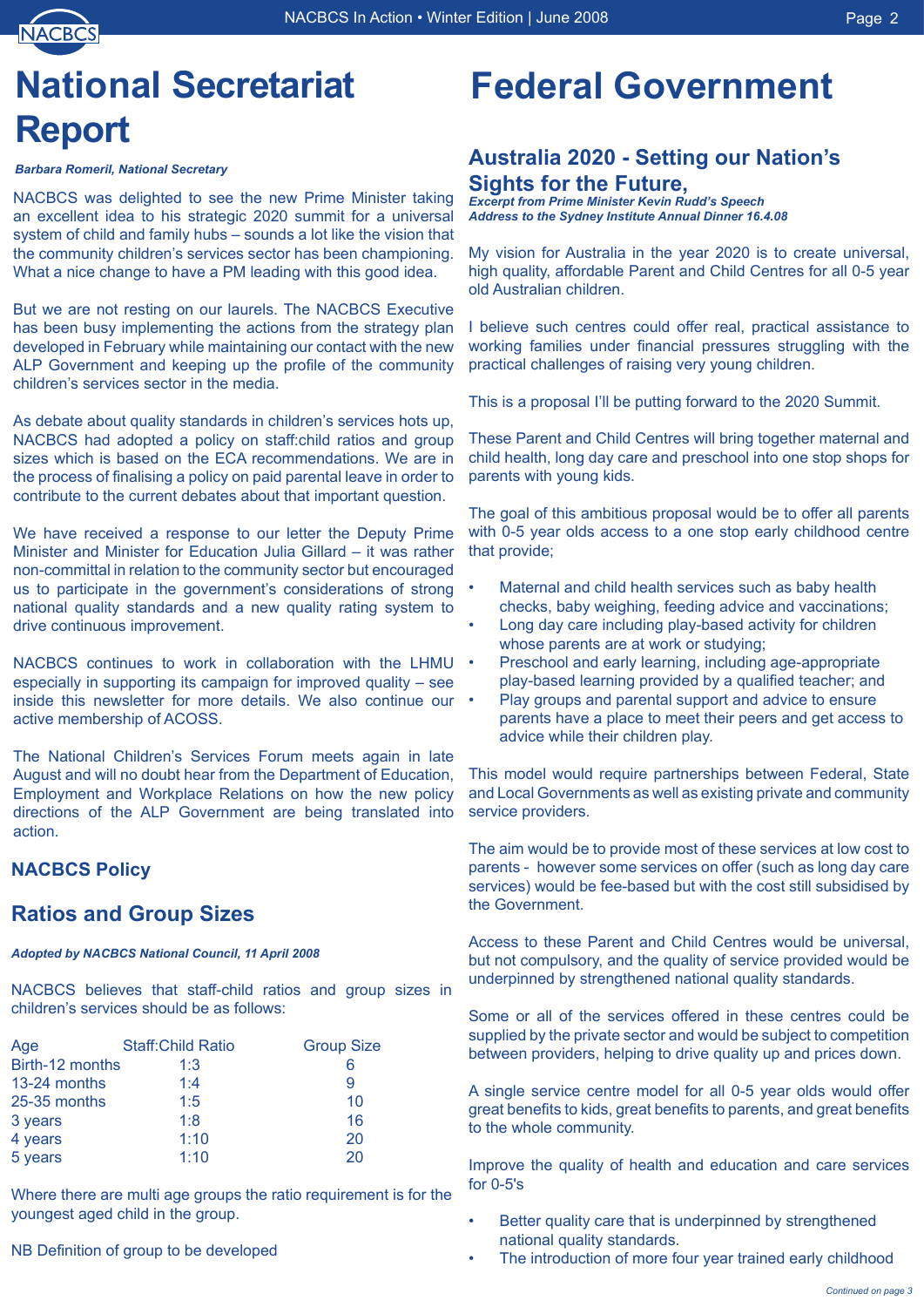

#### *Continued from page*

education professionals for all young children regardless of age.

- Provision of education, health and other support for children to make sure they are developing both physically and intellectually. •
- Improve the level of support for parents •
- Providing convenient health, education and care services for working parents. •
- Providing age-appropriate services for parents with several kids under 5. •
- Providing opportunities for non-working parents to meet, develop peer supports and to access advice while their children play. •
- Improved outcomes for the whole community •
- Making better use of early childhood resources, reducing duplication, which means more money for frontline services. •
- Freeing up capacity to strengthen national quality standards. •
- Providing additional support to disadvantaged families to improve the life chances of their children. •

#### An ambitious target for 2020

A little over a century ago, few would have dreamt that today we would have universal and affordable schooling for our children.

We have already set ourselves the goal introducing universal preschool services for all four year olds by 2013.

We should aim to take the next step and create universal Parent and Child Centres for all children aged 0-5 by 2020.

Early childhood reform lies at the intersection of our aspirations for this nation:

- lifting long term productivity and participation through greater investment in education, particularly the early years; •
- a commitment to reducing the cost of living pressures on working families; and •
- a serious effort to reducing the gaps between children born in disadvantaged families and growing up in disadvantaged communities. •

This proposal builds on the extensive research which has already been done on the critical impact of a child's early nurture, care and positive engagement with learning, on every aspect of their later life.

The proposal has not been costed at this stage.

The proposal has been put forward to be debated on its merits.

And I look forward to the inputs of my fellow Summit participants on this and other proposals this coming weekend.



### **Rudd's Parent & Child Centres must be community owned**

# **NACBCS Media Release**

*17 April 2008*

Kevin Rudd gets it – universal, high quality, affordable Parent and Child centres for all 0-5 year old Australian children is the right idea for the 21st century. But the community must be in control.

Rudd's proposal for the 2020 Summit is very close to what NACBCS has been advocating for decades – it is great to have a federal government that understands what works for children, for families and for communities.

We know that partnerships between Federal, State and Local Governments are the way to bring together maternal and child health, early childhood education and care and family supports.

A universal system of Parent and Child Centres can and should be about strengthening communities rather than market competition. This crucial service system must not be at the whim of the market.

Not-for-profit community ownership of children's services is the proven way to ensure that services are meeting local needs, are flexible and strike the right balance between fees and the level of delivery.

Rudd has an unrealistic belief in the effect of market forces – where is the evidence that involvement of commercial child care and competition between providers helps 'to drive quality up and price down'? The experience of working families in Australia is the exact opposite - allowing the growth of commercial chains has not resulted in higher quality or lower cost services for children and families.

Every dollar of government investment in early childhood must go to quality service provision – there is a real risk when some of the public investment goes to shareholder profits.

# **Early childhood initiatives to benefit individuals, the community and the economy**

#### **Media Release**

*The Hon Julia Gillard MP*

*Minister for Education. Minister for Employment and Workplace Relations, Minister for Social Inclusion. Deputy Prime Minister 13 May, 2008* 

All Australian children will have access to early learning programs in the year before formal schooling, delivered by a university qualified teacher as part of a major new investment in early childhood development, to be fully implemented by 2013.

The Government will invest around \$2.4 billion over the next five years on integrated early childhood initiatives that will provide high quality services for young children and help build a productive, modern economy for Australia's future.

Over the next five years, the Rudd Government will invest \$533.5 million to provide all Australian children, including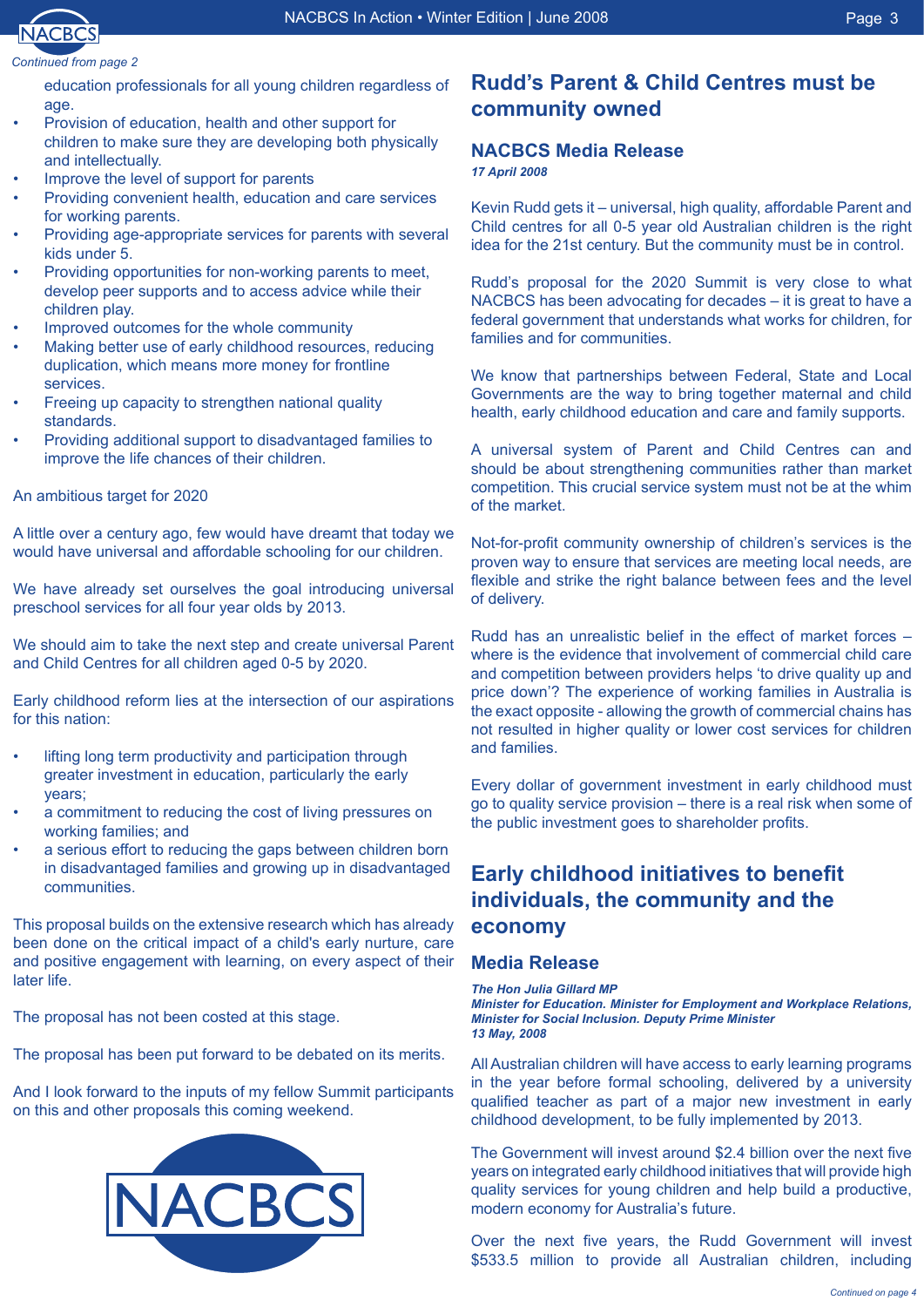

Indigenous children living in remote communities, with access to affordable early learning programs delivered by a qualified teacher. All children will have access to 15 hours a week of early learning programs for 40 weeks a year in the year before formal schooling.

The Government will provide \$114.5 million over the next four years to establish 38 child care centres, including six autism-specific centres. This measure is the first phase of the Government's commitment to establish 260 child care centres on school sites and community land.

This Budget will also deliver \$22.2 million over four years to develop rigorous new quality national standards for child care and preschool. A new five category quality rating system will be introduced to give parents more information about their child care centre or preschool, and to drive improvement in the quality of child care.

The Rudd Government will invest \$1.6 billion over four years to help working families meet higher costs of living by increasing the Child Care Tax Rebate (CCTR) from 30% to 50% of out of pocket costs and by paying the rebate quarterly. The Government will also increase the CCTR cap from \$4354 to \$7500.

Other initiatives include:

- \$126.6 million for a National Early Years Workforce Strategy: •
- \$32.5 million over five years to roll out the Home Interaction Program to 50 disadvantaged communities across Australia; •
- \$23.9 million over four years to extend the Jobs, Education and Training Child Care Fee Assistance to cover two years of approved study; •
- \$20.2 million (including existing funding of \$2.8 million) over five years to roll out the Australian Early Development Index (AEDI) nationally; and •
- \$2.5 million in 2008-09 for the development of an Early Years Learning Framework. •

Together these new investments are aimed at meeting the Government's commitment to creating an affordable, accessible and high quality early childhood platform for all Australian families.

#### **At last – real investment in early childhood services**

#### **Federal Budget 2008/09**

# **NACBCS Media Release**

*13 May 2008*

The National Association of Community Based Children's Services (NACBCS) welcomes the first Rudd Budget with its investment in initiatives that will make a real difference to Australia's children:

\$114.5m capital funding for the first 38 of the promised 260 Children's Centres on school sites and community land: •

Lynne Wannan, National Convenor of NACBCS said today '\$3 million per centre is a real investment in the capacity of local communities to build and deliver integrated early childhood education, care, health and welfare services.'

'We call on the Rudd Government to ensure that this funding

goes to not-for-profit providers so every cent of public funds goes to public purposes and none goes to private profit.'

Investment in an Early Years Learning Framework and rigorous quality standards for child care and preschool: •

Ms Wannan said 'This is a real attempt to break down silos and will lay solid foundations for a holistic approach to learning and development for our young children. We urge the Government to consult with the early childhood services sector to make sure these initiatives hit the mark.'

15 hours a week of early learning programs in the year before school •

NACBCS supports the general idea of universal access to early learning programs but it should start from birth. Ms Wannan urges the government to apply this funding flexibly.

NACBCS sees the increase in the Child Care Rebate from 30% to 50% of out-of-pocket child care expenses and lifting the maximum rebate from \$4,354 to \$7,500 per child per year as poor policy because it is regressive – it doesn't allow for greater support for low and middle income families who need it most; increasing CCB would better assist families most in need. •

#### **Correction to NACBCS Media Release on the Federal Budget**

Since Budget night we have been informed that only 60% of the total funding announced in the Budget for 38 new children's centres is for capital construction costs. So our enthusiastic welcome for \$3m capital funding per centre was premature.

The new children's centres will attract an average of \$1.8m capital funding per centre which we know will not cover the full cost of construction in most communities. So these new centres will need to attract funding from other levels of government or go into debt to fund the full construction costs.

The remaining 40% of the announced funding is for 'other' costs including CCB and Child Care Rebate for new child care places in the 38 centres. It will be interesting to see how the total figure was arrived at, as these costs will not start to accrue until after the new facilities are constructed.

We understand that the remaining 222 Early Learning and Care Centres will be progressively rolled-out by end 2014 and delivered as part of the Council of Australian Governments (COAG) National Partnerships arrangements. These arrangements will be developed in the near future and finalised later in 2008. The State and Territory Governments are currently analysing areas of need for child care within their jurisdiction and are expected to provide advice to the Australian Government about the best possible locations for the remaining centres taking into account factors such as opportunities for co-location, community needs and any impact on existing services.

It is good to have the Federal Government back on track providing much needed capital to support the growth of community owned children's service; we look forward to the positive and creative pathways that partnership between federal, state/territory and local governments and community can lead to, as they did in the foundation years of Australia's early childhood services development.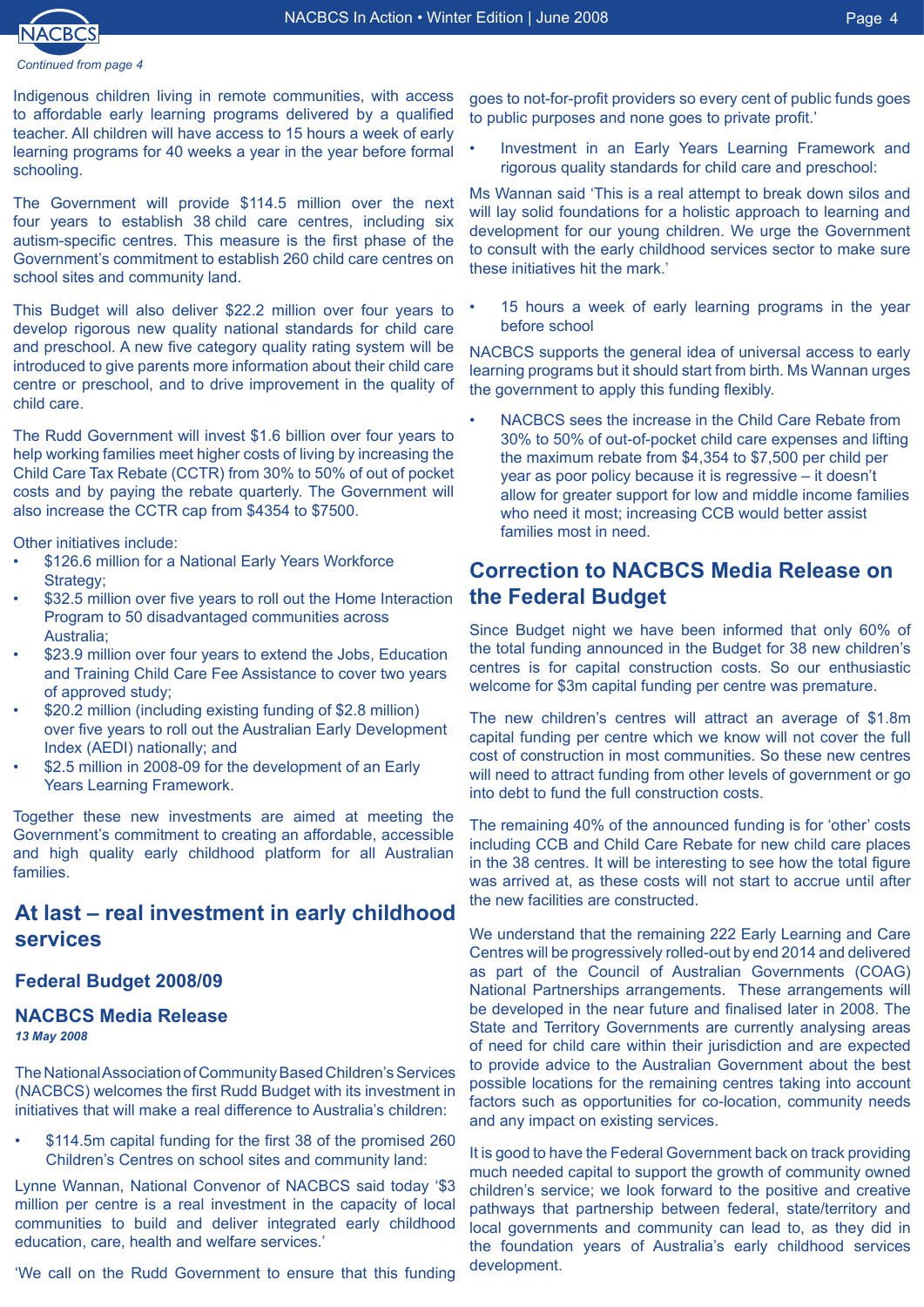

#### **Budget fudged childcare funding**

*Stephen Lunn, Social affairs writer The Australian May 26, 2008* 

WAYNE Swan's budget deliberately overstated the amount of money the Government allocated to build 38 childcare centres, childcare advocates say.

The May 13 budget offered an apparently unqualified commitment. "The Government will invest \$115 million over four years to build the first 38 of 260 planned childcare centres in priority areas," it said.

In the days after the budget, childcare groups welcomed the average \$3 million allocation per centre.

But they now feel duped. The \$115million turns out to include not just money for land, bricks and mortar, as first believed, but also the Government's future costs of the childcare benefit and childcare tax rebate for children in the centres once they are up and running.

About 40 per cent of the budget allocation is understood to be for these recurrent costs.

Parliamentary secretary for childcare Maxine McKew yesterday confirmed the budget allocation was not confined to capital expenditure.

"The 2008-09 budget invests \$114.5million over four years to build the first 38 additional early learning and care centres, which will include six autism-specific centres," Ms McKew said in an email to The Australian.

"This investment covers both capital and other childcare-related expenditure, such as the Child Care Benefit and Child Care Tax Rebate payments and operational support payments where applicable."

It has left childcare advocates, many of whom have been vociferous in their support for the Government's commitment to childcare, nonplussed.

"It is misleading, to say the least," said Lynne Wannan, convenor of the National Association of Community-based Children's Services. "You feel like it was a dishonest statement made for no real reason, because they are still providing some money for capital costs, just not the amount it first seems.

"Child Care Benefit and Child Care Tax Rebate costs down the track really don't have anything to do with the building of new centres."

Barbara Romeril, executive director of Community Childcare, said she asked the office of Deputy Prime Minister Julia Gillard about the childcare funding, and was told the split was 60 per cent capital costs and 40per cent other costs.

Ms Romeril said while it was good the federal Government was again providing capital for childcare centres, greater transparency was needed.

"We are disappointed that our first reading of the budget was incorrect," Ms Romeril said. "We thought \$3 million was just about spot on the money to construct a children's centre in any community, but a commitment of \$1.8 million will need other partners."

Ms McKew also raised concerns by her statement that the capital cost estimate was "based on average construction costs for a 50-place centre".

Rebecca Bartel said the Government's pre-election policy to cut waiting lists had been to provide an additional 25,000 places in 260 centres, which works out at just under 100 places per centre, not the new figure of 50.

"This is most disturbing, and seems to effectively halve what the Government promised even up to two weeks before the election," Ms Bartel said.

"The first of these children's centres is set to be built in St Kilda in Melbourne, and it may have only 15 new places, but 51 carparks, if the federal, state and local governments' proposal proceeds. It's not exactly what we thought Mr Rudd was talking about when he proposed community 'hubs' during the 2020 Summit as his big idea."

#### **Middle class wins as Labor boosts childcare rebate** *Misha Schubert*

*The Age, May 3, 2008*

MIDDLE-CLASS families will be the biggest winners from Labor's budget boost to the child-care rebate, netting up to \$2500 annually in extra funds to help with soaring care costs.

They will pocket a bigger increase than both battler households and high-flyers, although poorer working families will gain most after all child-care subsidies are paid, netting more than \$11,000 a year overall….

When the rebate is boosted to cover 50% of out-of-pocket childcare costs — up from 30% — households on \$40,000 with a child in full-time care will pocket an extra \$1200, while high-flyers on \$150,000 will reap nearly \$1650 more each year.

The windfall for those in the middle, families earning \$110,000, will be \$2500. But when all child-care subsidies — the Child Care Benefit and the new Child Care Tax Rebate — are taken into account, taxpayers give the most help to poorer households with child-care bills.

Overall, subsidies rise steadily across the income spectrum from \$6600 for richer households (on \$150,000 or more), up to \$11,000 for families on \$40,000….

Treasurer Wayne Swan said boosting the child-care rebate would help families battling to pay their bills as well as lure more parents back into work.

"We know prices are going up and child care is becoming more expensive, so we want to give mums and dads a hand paying these bills," he said….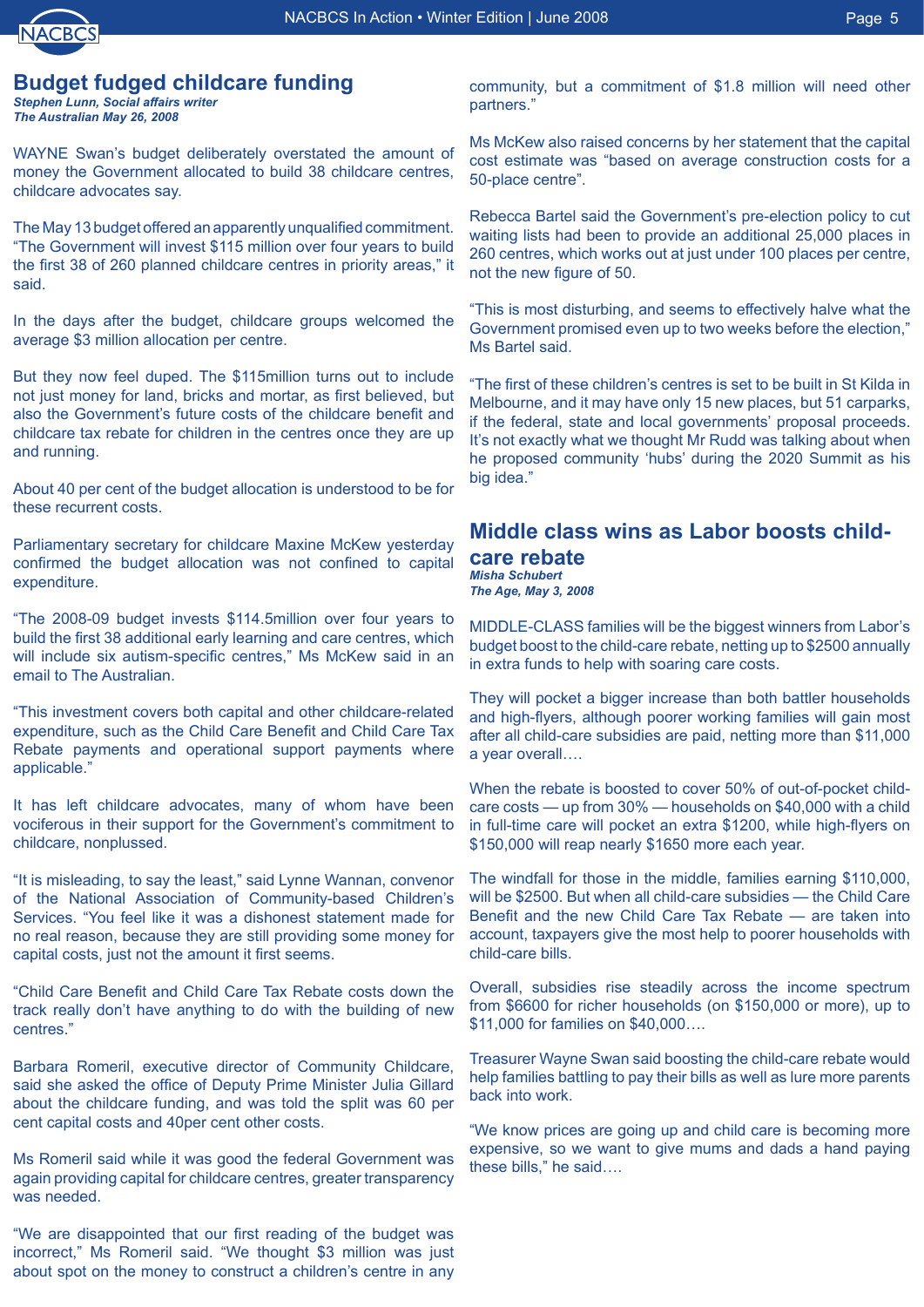### **Labor boost to child-care rebate misses the mark**

#### **Letter to Editor of the Age**

#### *Lynne Wannan, National Convenor National Association of Community Based Children's Services*

Treasury is finally admitting that the ALP government's plan to increase the Child Care Rebate to 50% of out-of-pocket expenses will benefit middle income families most, high-flyers second and lower income families the least (Age 3/5/08). Does this sound like a government committed to social justice?

Sadly this is not a new revelation – we have warned of the inherently inequitable nature of a flat rate of subsidy for many years. Although Labor's 50% rebate will offer some relief it will not provide most help to those families who are most in need.

As the Age article shows, the combination of Child Care Benefit and the Child Care Rebate provides the most help for poorer households; this is due to the progressive nature of CCB. So why doesn't the government put the Budget dollars to increasing the rate of CCB to offer even greater assistance to families with the greatest need?

## **NACBCS Supporting ACOSS Conference on Social Inclusion**

NACBCS was an active supporter of this year's important ACOSS national conference 'Taking steps for a fairer go for all-social inclusion policies and practiced'; NACBCS presented on the strengths and opportunities in the ALP Government's social inclusion agenda as part of a workshop on early childhood development.

The conference included a number of significant presentations. Dan Finn of the UK presented on the international experience of social inclusion, referring to the 'awkward squad' who point out to governments the unintended consequences of their policies – an apt description of the role that NACBCS often plays. He also spoke of the distinction between 'wide' and 'deep' exclusion and the focus in UK on entrenched exclusion, where poverty intersects with social exclusion. Key learnings about what works include:

- early intervention, both in the early years and at key transition points •
- sustained support focussed on prevention •
- joined up service delivery so people don't become stuck in support services •
- user involvement with people experiencing poverty provides realistic insight •
- focus on who and what is doing the excluding •

Victorian Premier John Brumby received a round of applause from the national audience when he announced the Stronger Community Organisations Action Plan including the funding of a portable long service leave scheme for the community sector.

Senator Ursula Stephens, Parliamentary Secretary for Social Inclusion spoke about the role of the community services sector in changing attitudes that exclude people; she stated that the new federal government plans to transform the not-for-profit sector over the next 10 years and is working with ACOSS to consult

the sector for a report to go to the soon-to-be formed Australian Social Inclusion Board in September.

Acting Prime Minister Julia Gillard spoke (after a standing ovation) strongly linking the social inclusion agenda to economic prosperity – putting human capital to best possible use and increasing the supply of labour. She mentioned the need for stable and affordable child care and nominated a first priority as establishing a network of early childhood services to provide the universal right to access early learning programs in the year before school including every Indigenous 4 year old in remote communities. She also referred to the role of the community services sector as being leaders, providing advice as well as delivering services.

# **Industrial Issues**

#### **Strategic Partnership between NACBCS and LHMU**

*Lynne Wannan, National Convenor*

NACBCS continues to work in partnership with the LHMU to help improve the conditions of staff and the general way children's services are provided. We are participating in the LHMU child care policy group and actively supporting the current campaign for improved standards.

Our written agreement sets out that NACBCS and LHMU are working together to advocate for:

- improvements to federal accreditation and the state/territory licensing systems •
- improvements to federal funding and planning activities •
- improvements to staffing ratios and staff training, and •
- the development of models and initiatives to promote the sustainable growth of community sector children's services •

As a fundamental principle we have committed to a relationship that respects the right of workers to act and negotiate collectively through the Union. From time to time, misunderstandings can arise between children's services and unions; as part of our agreement the LHMU has agreed to respond to concerns raised by NACBCS in regard to the relationships between the LHMU and community owned children's services.

#### **LHMU and its Allies take Big Steps in Childcare**

*Paul Davies, National Planning and Development Officer, LHMU*

LHMU, the Childcare Union, recognises that to meet its core responsibility of delivering better jobs, careers and higher pay to the childcare workforce, what is needed is wholesale reform of the sector.

That's why the Union has made a priority of building strong working alliances with sector advocates and representative groups like NACBCS.

With the Big Steps in Childcare campaign the LHMU brings together its key allies in NACBCS, Early Childhood Australia and others, to push for the specific reforms required to create the sector we all need.

In this context the federal government's focus on the sector is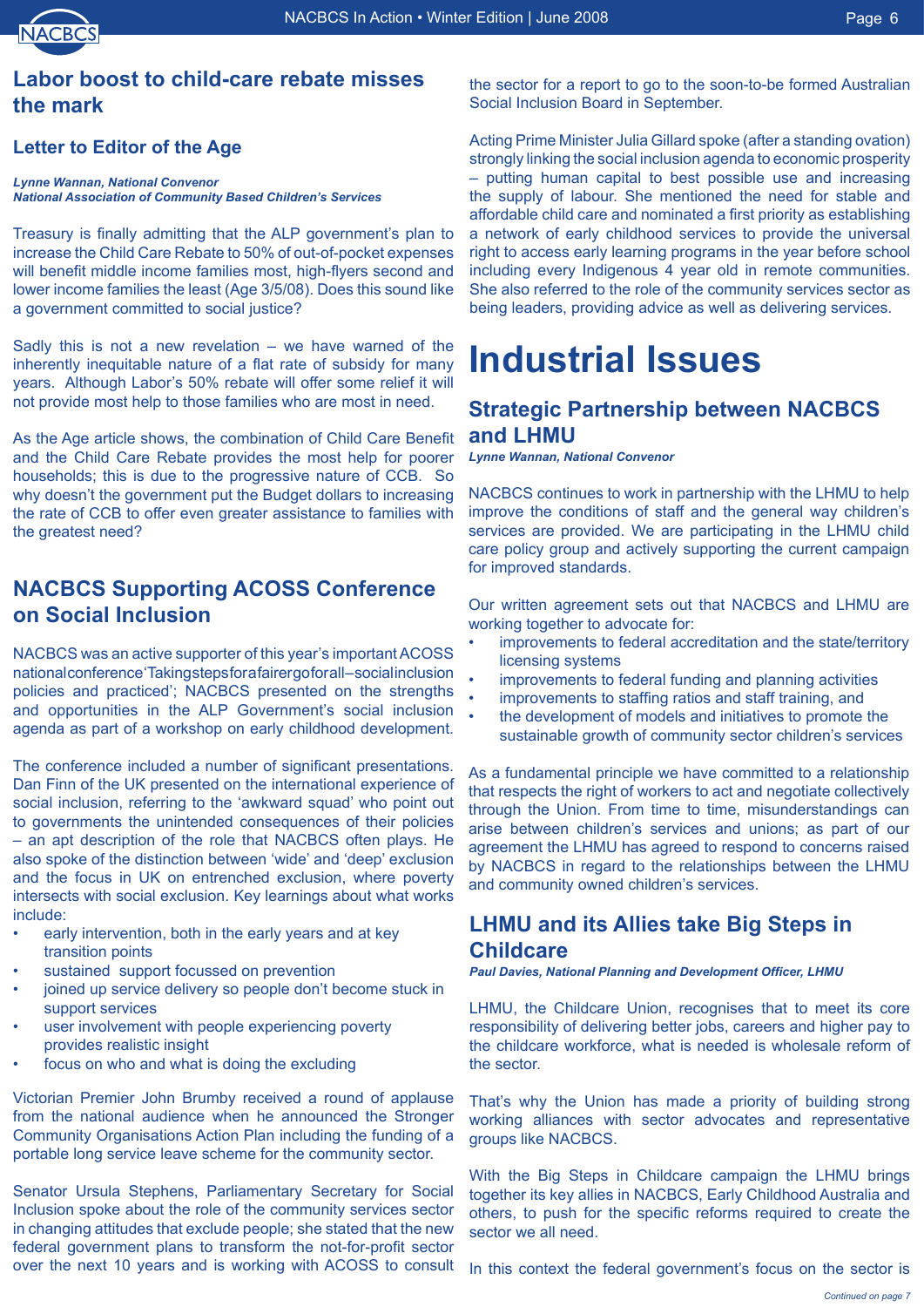

welcome, overdue and challenging. How does the sector find the capacity to deliver 15 hours preschool for all 4 year olds? While the situation varies between states, many thousands of 4 year olds nationally do not have access to preschool programs currently and there is a significant shortfall in the number of appropriately qualified staff available to meet this demand.

Thankfully, the federal government has also recognised this fact and the recent Budget allocates money to help fill the gap. LHMU and its sector partners, including NACBCS, are developing a comprehensive model of workforce reform to address the skills gap, particularly in the long day care sector.

The Big Steps in Childcare campaign, to be launched on 20 June in Sydney by the Deputy Prime Minister Julia Gillard, will point the way to better jobs and careers in childcare and better care and development outcomes for children and families.

The campaign brings together major sector stakeholders, higher education and VET sector representatives, business, government and workers to develop a detailed plan for workforce development. The plan will give all workers a leg up to higher qualifications and better pay and ensure a career path from entry level to tertiary qualified teacher level and beyond. And pay parity for teachers in the sector is a definite component of the plan.

Union organisers will continue to engage the workforce in active discussion about the plan. What will work best for busy workers to help upskill? What kind of system for recognised prior learning will suit the needs of highly experienced staff? How do we ensure that government money is best directed to ensure good careers are created and sustained?

20 June will also see the launch of the Big Steps in Childcare website, which will provide an interactive forum for union members to have influence over the direction of workforce reform. In the meantime www.lhmu.org.au will provide updates on the campaign.

# **Keeping an Eye on Corporate Child Care**

#### **ABC Learning Shares Plunge on Debt Repayment Concerns (Update3)**

*Bloomberg.com, February 26, 2008 Simeon Bennett and Laura Cochrane*

Feb. 26 (Bloomberg) -- ABC Learning Centres Ltd., the world's biggest publicly traded owner of child-care centres, plunged 50 percent in Sydney trading after a slump in earnings raised concerns it may struggle to repay debt.

ABC Learning has been issued A\$3.4 billion (\$3.2 billion) of loans scheduled to mature by 2010, according to data compiled by Bloomberg, having borrowed to finance a global expansion. The Brisbane-based company today said it's in compliance with debt covenants after yesterday reporting a 42 percent decline in first-half profit.

``This is not an economically viable business in its current form,''

said Roger Montgomery, who manages about A\$200 million at Clime Asset Management Ltd. in Sydney. ``ABC generates a lower rate of return on the owner's equity than a term deposit. ABC was once a very profitable small business. It's now a lessthan- mediocre large business.''

#### **Inside the ABC childcare empire and Eddy Groves**

*The Courier Mail, March 31, 2008 Liam Walsh*

IT was almost five years ago that childcare mogul Eddy Groves paid \$4 million for a house encompassing river views on a moneyed Surfers Paradise street.

Since then, the four-bedroom house has become somewhat of a nexus for childcare interests.

The links involve Viryan Collins-Rubie, a woman with documented personal ties to Groves. She's also now working for a private business, Childcare Providers, that in 2005 and 2007 cut millions of dollars worth of deals with ABC Learning Centres, where Groves is chief executive.

There are industry rumours Groves and Collins-Rubie have been a couple in recent years. Groves, via an ABC spokesman, declined to comment on this and a range of other issues.

Questions about the two and the companies' dealings go to potential issues of disclosure and connections at the publicly listed ABC.

ABC is the brainchild of Groves and his now-estranged wife, Le Neve.

Back in 1988, they started one centre in Brisbane and were key to assembling an empire of almost 2300 centres across four countries. The Groves separated many years ago but still work together.

Investor faith in ABC has slumped. Shares are off highs of \$8.80 in December 2006 to \$1.31.

Concerns have included questions over related-party transactions and accounting practices.

ABC says its accounts are accurate, dealings with parties are on normal commercial terms and independence checks are conducted.

"(ABC) has always declared all required related party transactions," a spokesman said.

One declared in fiscal 2006 was \$74 million in renovation and maintenance work done by a firm run by Eddy Groves's brotherin-law Frank Zullo.

However, ABC copped flak for deciding against further listing Zullo's maintenance work last year and Groves's small stake in the financial advisory business Austock, which is often used by ABC.

As reported this month, a new connection was struck last June when another company owned by Zullo offered a loan of up to \$10.6 million to independently owned Gold Coast business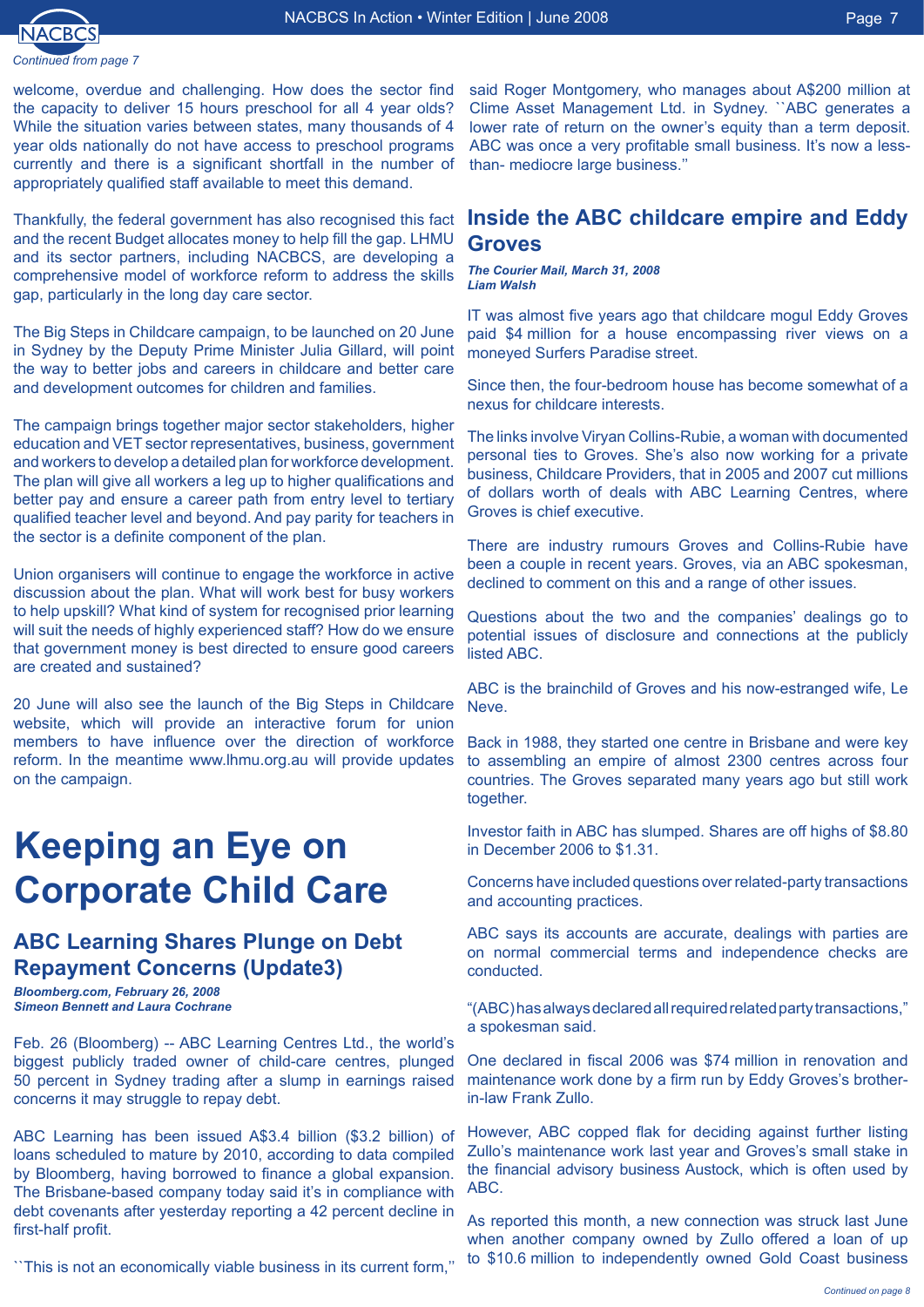

*Continued from page* 

Childcare Providers.

A \$3.5 million advance was specifically earmarked for repaying debt to ABC. There was no conflict of interest and this was "not a matter" for ABC, ABC's spokesman said, referring questions to Zullo.

Childcare Providers is a small operator with a third-floor office in a cream building a couple of kilometres north of the \$4 million Surfers Paradise house.

Childcare Providers started in April 2005.

In July that year, Eddy Groves had inked his signature to a loan with Childcare Providers' sole shareholder and director Stan Sheehan.

Company documents name him as owner of Ashmore Constructions, with the Brisbane Bullets basketball team once listing Ashmore as a sponsor which built some "ABC childcare centres".

ABC's loan to Childcare Providers of up to \$9 million was to help "the purchase of childcare business" at prices ranging from \$990,000 to \$300,000 for 15 centres.

Two more deals were brokered in March 2007 with ABC, this time bearing the signature of ABC executive director Martin Kemp.

The deals included an advance of up to \$2.6 million to help Childcare Providers buy five ABC centres at prices ranging between \$437,000 and \$603,000 each.

About three months later on June 29, Zullo proffered his own \$10.6 million loan to Childcare Providers – with the \$3.5 million advance specifically designated for repaying ABC debt.

By November, the Sydney Morning Herald reported Childcare Providers was to close a number of NSW centres. 26

It also reported Childcare Providers CEO Collins-Rubie was a friend of Groves and both had co-invested in a jewellery shop.

It can be revealed today the ties go deeper.

Company records show that Collins-Rubie was born in Papua New Guinea and is 45, three years older than Groves. Court documents indicate she once worked at ABC in the late 1990s.

She was also still called CEO this month by staff at Childcare Providers, which has been taken over by Neighbourhood Early Learning Centres (NELC). Company documents indicate this is owned by Zullo.

It's unclear when her CEO position began, which could be one of several significant factors in determining whether any related party declaration is required…..

Ian Zimmer – executive dean of the business, economics and law faculty at the University of Queensland – said, generally speaking, he believed transactions involving a de facto couple who were CEOs in a financial year could fall under a related party transaction but it depended on individual circumstances of each case.

#### **ABC Learning Centres' Eddy Groves to pay the price**

*Herald Sun, April 23, 2008 12:00am Kerrie Sinclair*

ABC Learning Centres yesterday finally secured its financial lifeline - but at a cost.

The world's biggest listed childcare provider yesterday signed a definitive deal with US investment bank Morgan Stanley, which will buy 60 per cent of ABC's US assets for less than initially planned.

ABC said the lower sale price, as well as costs from a restructuring of its Australian operations, meant a forecast it gave a fortnight ago for fiscal 2008 earnings of 34-36c a share was now way off.

It now expects to report a loss of 17-19c a share.

The world's largest listed childcare provider said it would "significantly simplify" the Australian operations of the group by unwinding its regional management company structure that would lead to restructuring costs of \$30 million….

#### **Eddy's counting not simple as ABC**

*The Australian April 23, 2008 Martin Collins: John Durie* 

ABC Learning's Eddy Groves has taken giant steps towards restoring some credibility in his empire but the slew of accounting and other changes unveiled yesterday show he has as long way still to travel.

The company is not the ideal model for Prime Minister Kevin Rudd's one-stop-shop for childhood education.

Once the market gets over the fact that the company - which was to report a profit of at least \$161 million as of April 8 - will now report a loss of at least \$80 million, there is some more digesting to be done….

James Black, chief financial officer since September 2006, has decided to leave, which might raise some questions and a search.

On the good-news front, a quality chairman, in David Ryan, has been appointed to run the board in the place of Sallyanne Atkinson. And some other long-timers - like Austock's Bill Bessemer and Australian boss Martin Kemp - will step down from the board.

Change is happening for the good but ABC Learning is still on the stable but critical list....

**Visit** www.nacbcs.org.au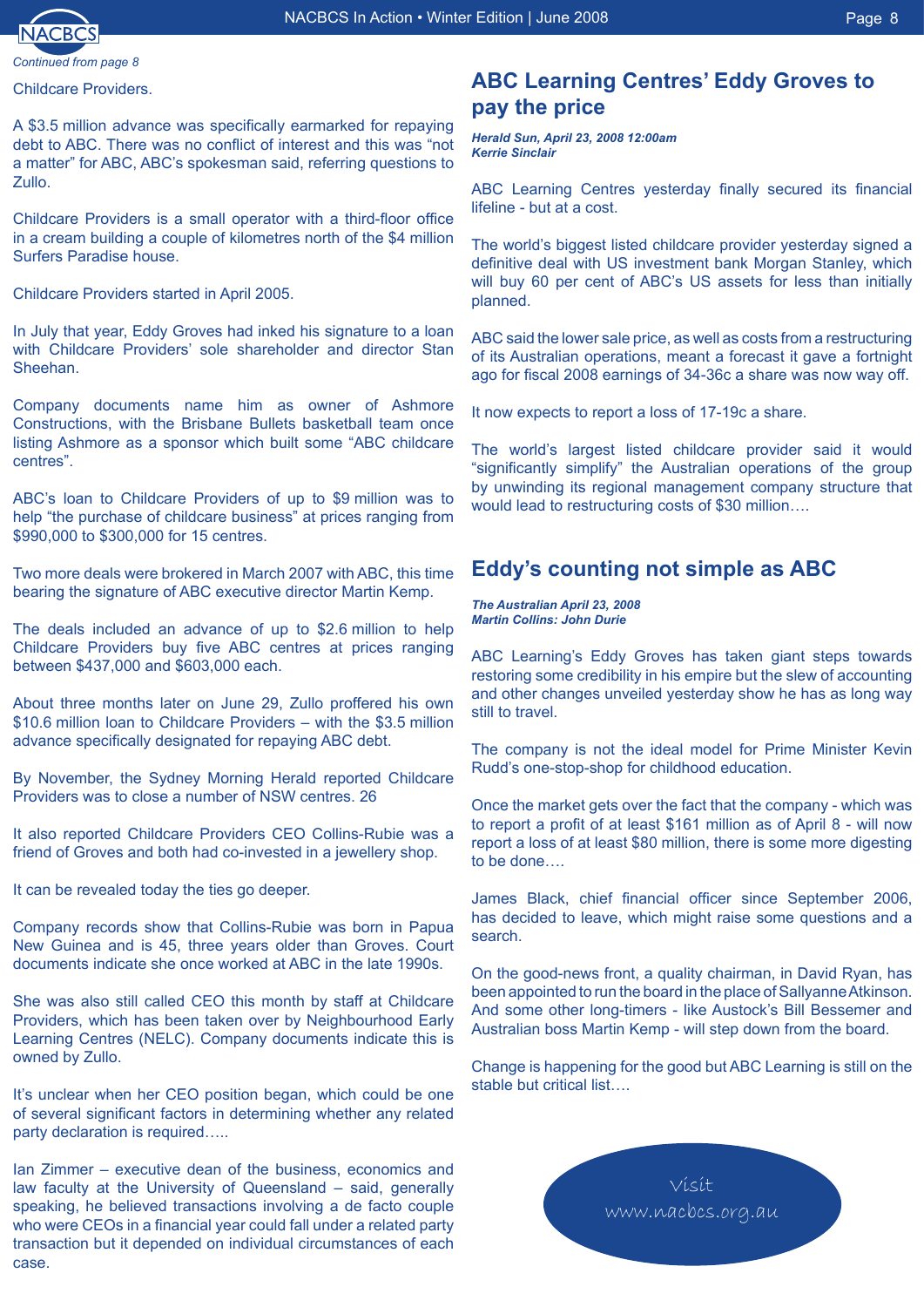# **ABC Learning admits defeat in the US, problems continue at home**

*Crikey, 23 April 2008 Adam Schwab* 

ABC Learning Centres announced yesterday that it had entered into a definitive agreement to sell 60 percent of its US assets to Morgan Stanley for the reduced price of US\$700 million. At the time the original agreement was announced, ABC proudly stated that the "transaction represents an excellent opportunity for ABC to realise significant value for its US business at a highly attractive price."

As it turns out, the price wasn't all that attractive, with the final deal valuing the US business at US\$75 million less than what was originally announced (at that time, Groves was fiercely clinging onto his remaining equity stake in ABC. That stake was since sold by Groves' margin lender, Citigroup). Following the sale, ABC will announce a write-off of \$280 million on its ill-fated US assets (rather than a profit, as earlier had been suggested by ABC). \$65 million of that loss was due to unfavourable exchange rate movements.

Not only is ABC admitting defeat in the US, but it has also acknowledged that there are serious problems in its Australian business. ABC noted that Australian earnings would be reduced by delayed centre acquisitions, higher staffing costs, staff rostering problems and poor management. While ABC indicates that there problems are short-term, ABC's Australian businesses are mature and seem to be heading backwards…..

Early ABC critic and possibly Australia's best fund managers, Roger Montgomery of Clime Capital, told the AFR yesterday that "ABC started out as a highly profitable small business and through rapid and overpriced acquisitions it turned into a very large mediocre business. It's been in steady decline and that's because the business has been falling in value for several years now."

The result has hit home at board level, with Chairwoman, Sallyanne Atkinson, Australian operations boss Martin Kemp and non-executive director Bill Bessemer all announcing their retirements. Kemp and Atkinson's roles left them with no choice but to resign, while Bessemer's links with advisor, Austock, placed him in an untenable position. CFO James Black has also departed from the company.

That leaves ABC with a grand total of four directors -- including Eddy Groves (who is responsible for the mess and owns virtually no ABC shares), Le Neve Groves, former Howard minister Larry Anthony and chairman, David Ryan.

### **ABC fights to win back faith**

*Kerrie Sinclair, The Herald Sun April 24, 2008* 

ABC Learning Centres shares slumped yesterday as analysts hacked into 2008 and 2009 profit forecasts and said it had heavy work to restore investor faith and interest.

Its shares staged a 46 per cent relief rally on Tuesday after it sealed a crucial debt-reducing deal, took a broom to its management line-up and vowed to lift governance standards and slash growth

plans amid credit market turmoil.

But shares in the world's largest listed childcare group yesterday lost 24 per cent or 47c to close at \$1.51 in heavy volume and defying the broader market's strong rise.

Most immediately crucial of Tuesday's developments was Morgan Stanley agreeing to terms to buy 60 per cent of ABC's US assets for a lower than planned value.

Investors had feared the US bank might walk away, leaving ABC in danger of drowning in debt swollen by rapid overseas growth.

### **Childcare king admits he took his eye off the ball**

# **Eddie's slippage**

*Herald Sun, April 28, 2008 Liam Walsh* 

ABC Learning Centres' revelations of problems at its Australian childcare facilities come despite the company just months ago insisting the business had been performing "in line" with expectations.

In last week's presentation of a forecast full-year loss of up to \$89 million (including \$280 million in book losses on the sale of some US assets), ABC listed problems including sub-optimal management of Australian and New Zealand occupancy levels and wages inefficiency due to sub-optimal roster management.

ABC chief executive officer Eddy Groves yesterday also told Inside Business that the slippage had occurred while he had been focusing on the operations of the US arm.

Cost increases occurred locally, he said.

"We did not manage that properly and we had some margin slippage," he said.

But Mr Groves said he would embed himself in local operations and it would not be a huge effort to put the business back on track.

# **Code Blue for Child Care**

#### **Keep multinationals away from child care, expert advises**

*Child Care Advocacy Association of Canada May 7, 2008* 

123 Busy Beavers is actively purchasing child care centres in Canada. This company is closely linked to two multinationals that dominate corporate child care provision worldwide—ABC Learning Centres of Australia and 123 Global. ABC Learning Centres is now in a financial free fall that could force the sale of centres around the world.

Canada's governments should beware of big box child care companies setting up shop in several provinces. "The functioning of markets and children's needs for high quality education and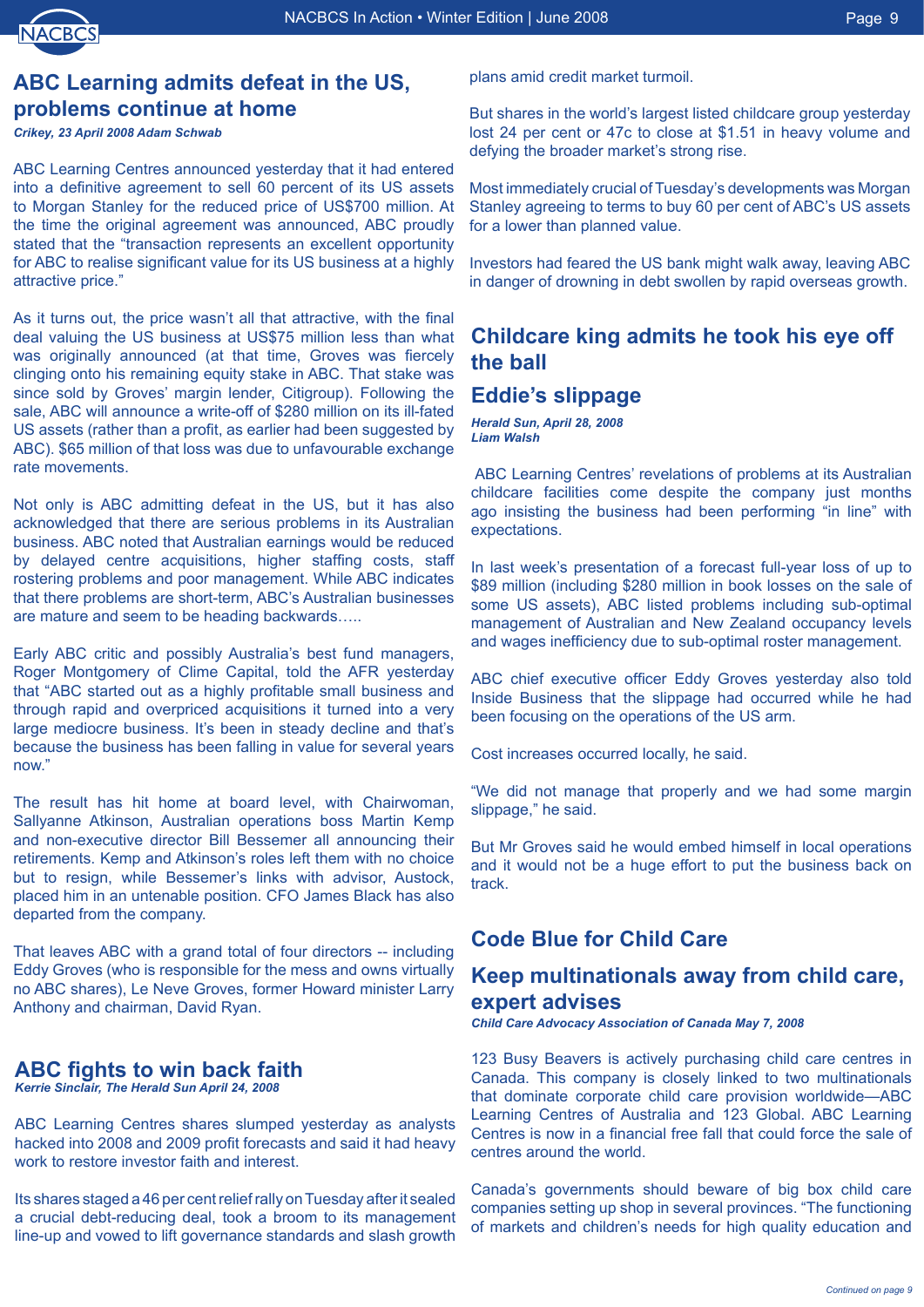

*Continued from page* 

care are not compatible," says Professor Deborah Brennan, an expert on the corporate takeover of the sector in Australia.

Brennan had a very successful two-week cross-Canada speaking tour to share the lessons about corporate control of child care. Brennan a professor of Social Policy at the University of New South Wales, Australia has published widely on child care policy.

Read the lessons Brennan provides for Canada and also watch the webcast with guest speakers Dr. Deb Brennan and Adrienne Montani, Consequences of Corporatization and Marketization of Child Care by clicking onto: http://www.workingtv.com/cccabc-9apr08-agm.html.

http://www.buildchildcare.ca/News/Keep\_multinationals

# **Branch Reports**

### **New South Wales**

The NACBCS NSW AGM was held on Monday the 19th May.

Identifying it as a year of change, the NSW Convenor, Carol Lymbery spoke at the AGM of the internal changes that NACBCS NSW has undergone. Changes such as the introduction of well attended quarterly meetings, the proposed name change of the organisation and the dramatic increase in our membership numbers. Externally she identified that the new Australian Government means more possibilities for the community sector and new possibilities for early care and education of children.

Current advocacy issues for NACBCS NSW include the roll out of 260 new centres, 15 hours universal preschool, Workforce issues, National curriculum, 1:4 ratios, preschool investment and reform plan and the ongoing issue of accreditation.

Carol identified NACBCS NSW's hopes around these issues – that there will be a commitment to the new centres being community managed, that the commitment by 2013 to universal access to 15 hours early childhood education led by 4 year trained teachers will mean that NSW children will no longer be those receiving the lowest level of funding in Australia and that the workforce measures will mean more trained staff available for NSW services, especially rural and remote ones.

The 1:4 Make It Law campaign has continued through the year. NACBCS NSW donated over \$3000 to the campaign to help engage a PR firm for the campaign. Carol thanked our campaign partners who also generously donated funds, time and expertise to the campaign, as well as those members who campaign in their service, provide us with feedback and those who attended the rally and launch. NACBCS NSW formally adopted the ECA recommended ratios in line with National NACBCS position.

The Preschool Investment and Reform Plan process continues to chug along. Services are receiving Funding Agreements with funding allocations the same as those prior to allocation of viability funding. New allocations will be released soon and based upon actual attendance at services. No service will receive less than previous annual allocations. Business planning support is now completed and there are resources on the DoCS website from

this process. 10,500 new preschool places are to be allocated. Changes to the SCAN are going to occur, but the exact detail is still under discussion.

The National NACBCS Conference was held in Melbourne in November 2007 with representation from every State and Territory. The Conference was timely, - the two major parties, the Labor Party and the Liberal Party, presented their policies to the broad membership prior to election. The real conference highlight for many was seeing CCCC's chair Bernadette Dunn acting like a baby complete with raised cortisol levels and dummy spits.

The Illawarra and Shoalhaven branches continue to successfully advocate for children, families and community based services ;these are auspiced through Wollongong Council, The Illawarra branch has offered to trial national accreditation scheme for community based services.

Prue Warrilow, the deputy national convenor of NACBCS and a NSW Branch member addressed the meeting about her role in the organisation. Over the past 12 months has spent 245.25 hours (6.45 weeks) on National NACBCS work. This included representation on the Board of Families Australia, QA National Advisory Group, Families Week Ambassador, National LHMU high level policy group.

Prue also reported on the March National NACBCS Strategic Planning meeting. NSW Branch accepted the proposed name change for our organisation after a Yahoo group email vote. Prue was formally thanked by the meeting for all her work over the past year.

Carol identified the major work that will occur over the coming twelve months – a strong focus on the implementation of strategic direction from national planning day, continuing strong communication throughout NSW, implementation of communication strategy for new name and working with the Federal Government to ensure new measures value community based services.

Financially, NSW NACBS is pleased to report that over the last twelve months NACBCS NSW has maintained a positive bank balance, has met all financial commitments and cleared all liabilities. In 2007 we repaid an outstanding loan from CCCC NSW, paid the National membership fees and contributed \$3,900 to the 1:4 campaign.

Elections were held for committee positions and the following people were elected:

- NSW Convenor Carol Lymbery •
- Representative to National Organisation Prue Warrilow •
- Deputy NSW Convenor Gerard Moon •
- Secretary Tracey Kirk Downey •
- Trish Brown will be appointed as treasurer at the next regular NACBCS meeting. •

June McLoughlin from NCAC addressed the AGM and spoke about a wide range of accreditation issues. She urged NACBCS NSW to start outlining our big picture dreams of accreditation to Canberra.

The AGM was very well attended and we hope to see this attendance grow even more at our regular meetings throughout the year.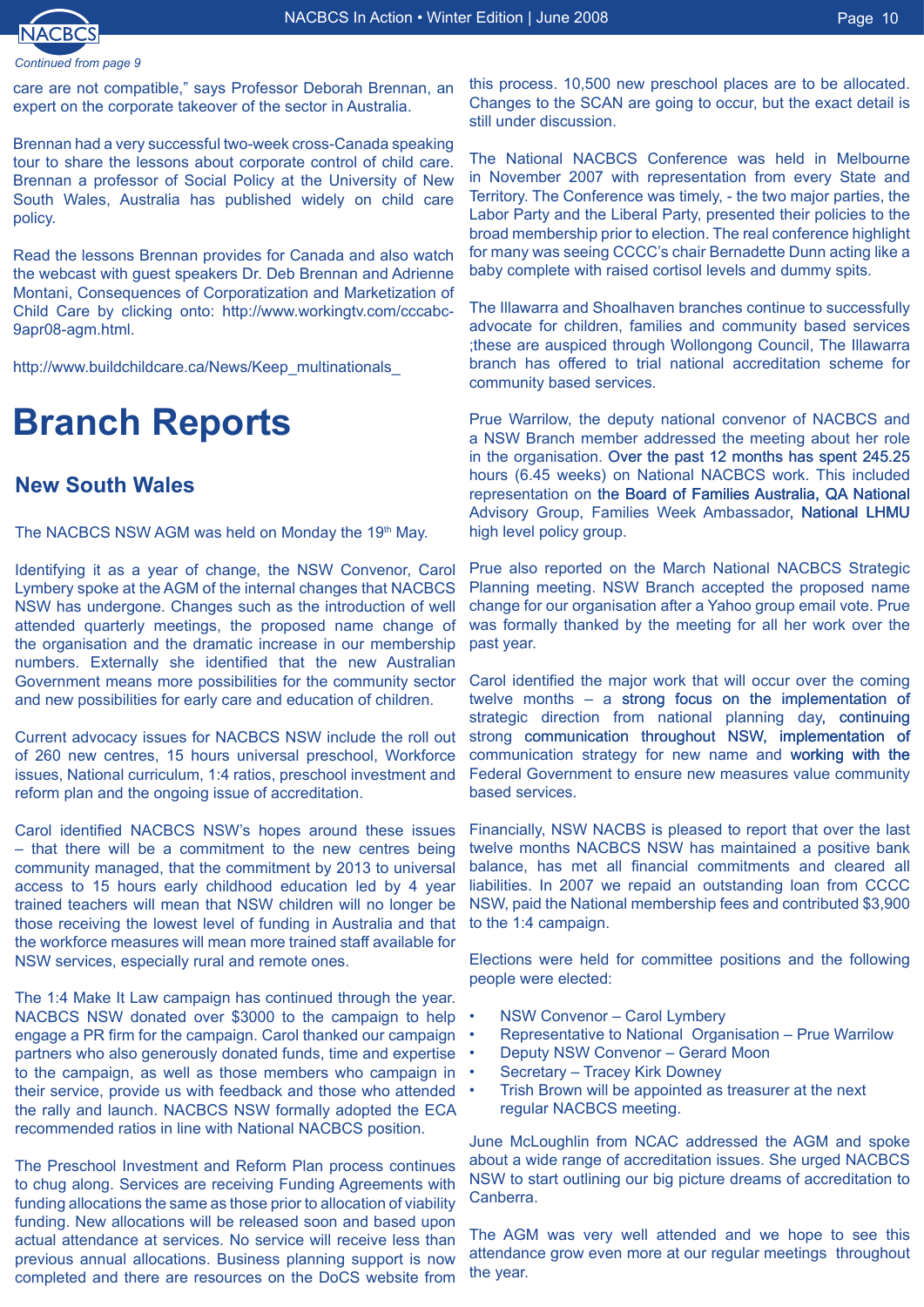

#### **Queensland**

#### *Jane Carter*

The Queensland Branch of NACBCS has recently had the AGM and support for the important work of supporting the Community Based Children's Services in Queensland was at the front of all our minds. It is always difficult to find the time to support services when members also work all day but we were encouraged to see that we now have committee members representing a broad range of services, not just Long Day Care. We have representatives that work in Family Day Care and Occasional Care as well as Limited Hours Care.

NACBCS has recently been asked to send a representative to the Queensland Children's Services Alliance which is a group of representatives from all the Peak Bodies in Queensland this Alliance will have access to government representatives as well as other stakeholders in children's services. The first meeting attended by NACBCS had talks with State Government Representatives about future planning for children and it was encouraging to hear that these discussions will be ongoing. Ongoing issues of interest covered by the Alliance, amongst many others, will include workforce recruitment and retention issues as well as marketing the professionalism of the sector. The representative will be reporting back at each meeting of the NACBCS Committee and the minutes of these meetings will continue to go out to all members.

We here in Queensland are keen to continue to be involved in anything that will reflect on the quality of care for children, so will continue to fight for the importance of putting children first, not profits.

#### **Victoria**

#### *Barbara Romeril, CCC Executive Director*

The 2008 Victorian State Budget made a start on meeting Community Child Care's demands for funding to enable services to meet new regulatory standards to come in 2009 – small capital grants will be available to services that have never had to meet regulatory standards before, which is an important recognition that good standards cost.

The State Budget also brought some good initiatives in formally linking vulnerable children into universal services and some capital investment in refurbishing early childhood services on school sites. CCC is calling on the government to ensure that all of these funds go to not-for-profit community owned services.

The review of regulations is progressing, with consultations on key questions such as staff:child ratios, minimum staff qualifications, single staff models of Outside School Hours Care, programming in Family Day Care and standards in limited hours care. The new Department of Education and Early Childhood Development has also involved us in several consultations about the proposed Blueprint for Early Childhood Development and School Reform. It is exciting to see the new Department tackle the challenging task of bringing together the very different culture of schools with the culture of early childhood services.

for Strengthening Community Organisations. CCC is working to ensure involvement of child care services in the proposed Portability of Long Service Leave initiative of the Plan.

And last but not least, the Victorian Government continues to directly address disadvantage through its A Fairer Victoria policy; in 2008 the policy is called 'Strong People, Strong Communities' and it includes further improvements to children's services, expanding Maternal and Child Health, home learning, refurbishing early childhood services, additional Early Childhood Intervention places and Kindergarten Inclusion Support Service subsidies and the minor capital grants for OSHC and FDC.

We recently held an intensive workshop to analyse the problem of the on-going staffing crisis in children's services and generate some realistic strategies to fix the problem. We continue to pursue expansion of the community children's services sector at every opportunity – and now we have some supportive government policies to help with this important work.

> Don't forget that all NACBCS members are entitled to a 15% discount on all purchases from Educational Experience. For every purchase by a NACBCS member, 2% of the value of the sale will be given to NACBCS.

Phone your order through to Free Call 1800-025 270 or online at http://www.edex.com. au/products/index. cfm?action=order